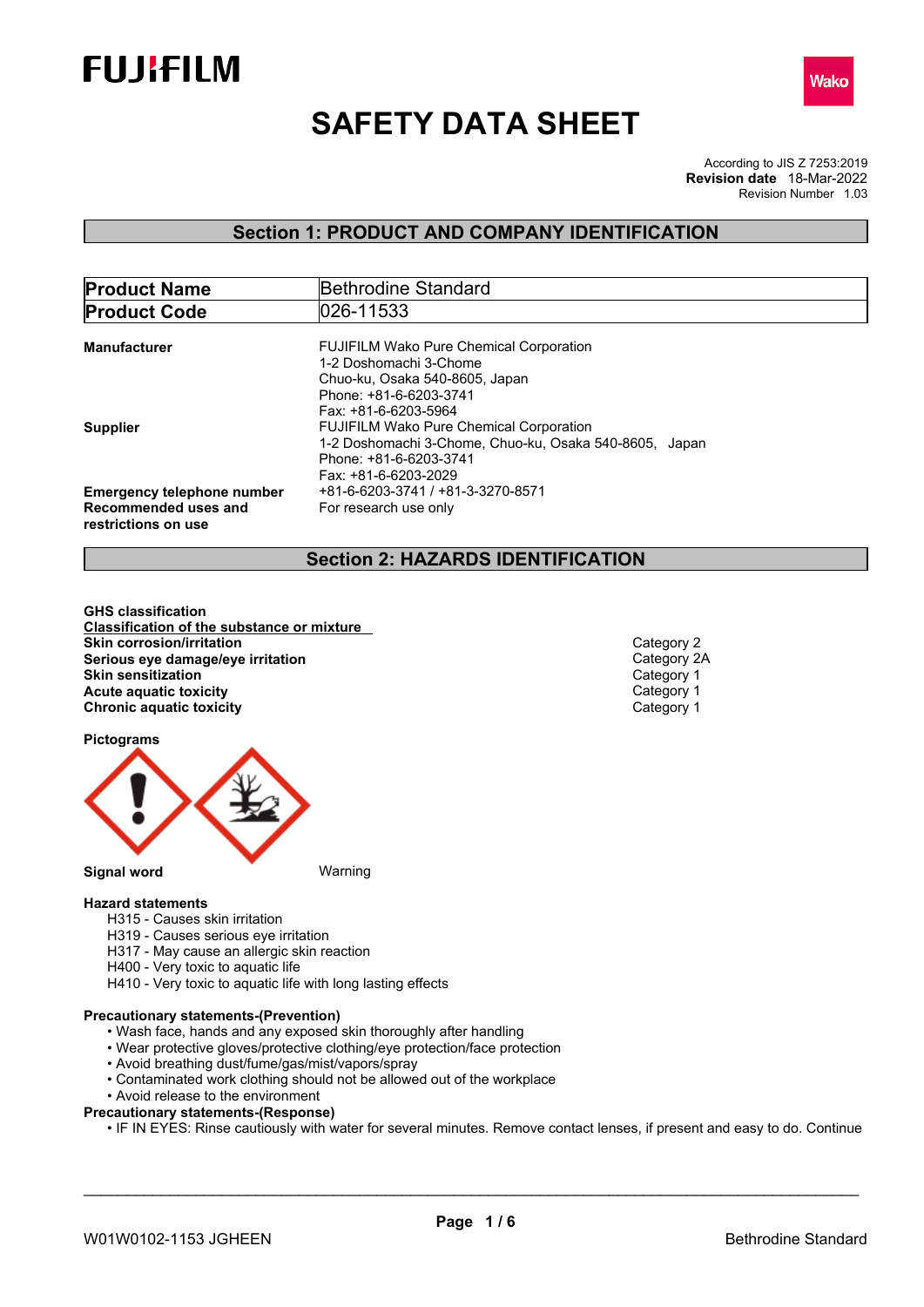## rinsing

- If eye irritation persists: Get medical advice/attention
- IF ON SKIN: Wash with plenty of soap and water
- Take off contaminated clothing and wash before reuse
- If skin irritation or rash occurs: Get medical advice/attention
- Collect spillage

**Precautionary statements-(Storage)**

• Not applicable

**Precautionary statements-(Disposal)**

• Dispose of contents/container to an approved waste disposal plant

# **Others**

**Other hazards** Not available

## **Section 3: COMPOSITION/INFORMATION ON INGREDIENTS**

**Single Substance or Mixture** Substance

## **Formula** C13H16F3N3O4

| <b>Chemical Name</b>                     | Weight-% | <b>Molecular weight</b> | <b>ENCS</b>                      | <b>ISHL No.</b>         | <b>CAS RN</b>  |
|------------------------------------------|----------|-------------------------|----------------------------------|-------------------------|----------------|
| Benfluralin                              | 98.0     | 335.28                  | N/A                              | 0.70<br>(40)<br>… ו ט−י | 1861<br>$-40-$ |
| <b>Note</b><br><b>ISHL</b><br>No<br>. on | the      | table<br>means          | ; announced chemical substances. |                         |                |

**Impurities and/or Additives:** Not applicable

## **Section 4: FIRST AID MEASURES**

#### **Inhalation**

Remove to fresh air. If symptoms persist, call a physician.

#### **Skin contact**

Wash off immediately with soap and plenty of water. If symptoms persist, call a physician.

## **Eye contact**

IF IN EYES: Rinse cautiously with water for several minutes. Remove contact lenses, if present and easy to do. Continue rinsing. Immediate medical attention is required.

#### **Ingestion**

Rinse mouth. Never give anything by mouth to an unconscious person. Call a physician or poison control center immediately. Do not induce vomiting without medical advice.

### **Protection of first-aiders**

Use personal protective equipment as required.

**Section 5: FIRE FIGHTING MEASURES**

### **Suitable extinguishing media**

Water spray (fog), Carbon dioxide (CO2), Foam, Extinguishing powder, Sand

**Unsuitable extinguishing media**

No information available

## **Specific hazards arising from the chemical product**

Thermal decomposition can lead to release of irritating and toxic gases and vapors.

## **Special extinguishing method**

No information available

## **Special protective actions for**

## **fire-fighters**

Use personal protective equipment as required.Firefighters should wear self-contained breathing apparatus and full firefighting turnout gear.

## **Section 6: ACCIDENTAL RELEASE MEASURES**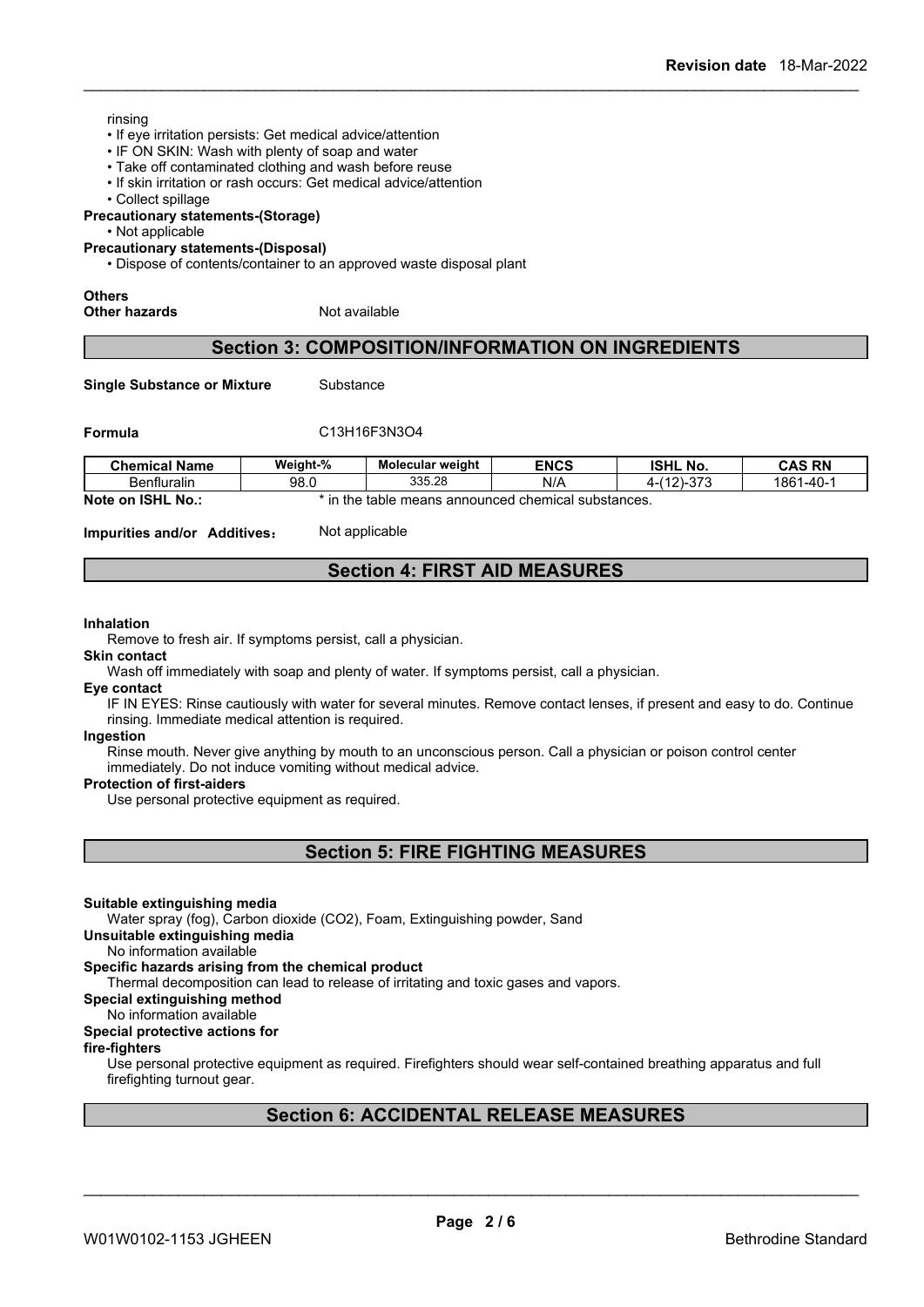## **Personal precautions, protective equipment and emergency procedures**

For indoor, provide adequate ventilation process until the end of working. Deny unnecessary entry other than the people involved by, for example, using a rope. While working, wear appropriate protective equipments to avoid adhering it on skin, or inhaling the gas. Work from windward, and retract the people downwind.

#### **Environmental precautions**

To be careful not discharged to the environment without being properly handled waste water contaminated.

**Methods and materials for contaminent and methods and materials for cleaning up**

Sweep up and gather scattered particles, and collect it in an empty airtight container.

## **Recoverly, neutralization**

No information available

**Secondary disaster prevention measures**

Clean contaminated objects and areas thoroughly observing environmental regulations.

## **Section 7: HANDLING AND STORAGE**

### **Handling**

#### **Technical measures**

Do not give shock. Avoid contact with strong oxidizing agents. Use with local exhaust ventilation.

#### **Precautions**

Do not rough handling containers, such as upsetting, falling, giving a shock, and dragging Prevent leakage, overflow, and scattering. Not to generate steam and dust in vain. Seal the container after use. After handling, wash hands and face, and then gargle In places other than those specified, should not be smoking or eating and drinking Should not be brought contaminated protective equipment and gloves to rest stops Deny unnecessary entry of non-emergency personnel to the handling area

#### **Safety handling precautions**

Avoid contact with skin, eyes or clothing. Use personal protective equipment as required.

# **Storage**<br>Sefe atomage conditions

| Safe storage conditions   |                                                                                    |
|---------------------------|------------------------------------------------------------------------------------|
| <b>Storage conditions</b> | Keep container protect from light tightly closed. Store in a cool (2-10 °C) place. |
| Safe packaging material   | Glass                                                                              |
| Incompatible substances   | Strong oxidizing agents                                                            |
|                           |                                                                                    |

## **Section 8: EXPOSURE CONTROLS/PERSONAL PROTECTION**

### **Engineering controls**

In case of indoor workplace, seal the source or use a local exhaust system. Provide the safety shower facility, and handand eye-wash facility. And display their position clearly.

**Exposure limits** This product, as supplied, does not contain any hazardous materials with occupational exposure limits established by the region specific regulatory bodies.

#### **Personal protective equipment Respiratory protection** Dust mask

**Hand protection** Protection gloves **Eye protection** protective eyeglasses or chemical safety goggles **Skin and body protection** Long-sleeved work clothes

**General hygiene considerations**

Handle in accordance with good industrial hygiene and safety practice.

## **Section 9: PHYSICAL AND CHEMICAL PROPERTIES**

**Form Color** yellow **Appearance crystalline powder - powder Odor** no data available **Melting point/freezing point** 65 - 72 °C **Boiling point, initial boiling point and boiling range** no data available **Flammability** no data available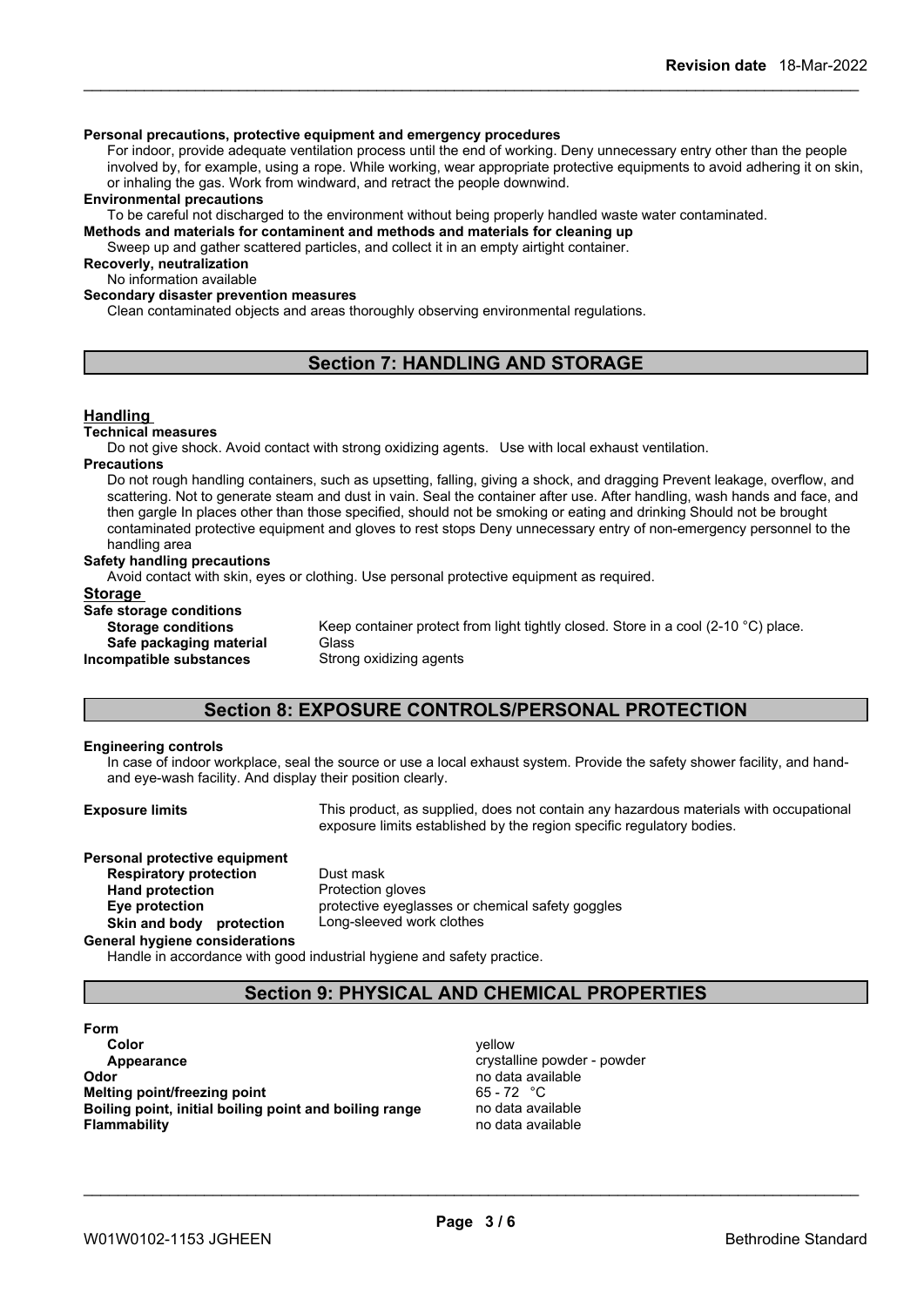| no data available<br>Upper:<br>no data available<br>Lower:<br>no data available<br>no data available<br>no data available<br>no data available<br>no data available<br>no data available<br>acetone: soluble . water: practically insoluble, or insoluble.<br>5.29<br>no data available<br>1.28 g/cm3<br>no data available<br>no data available | <b>Evaporation rate:</b><br>Flammability (solid, gas):<br>Upper/lower flammability or<br>explosive limits | no data available<br>no data available |
|-------------------------------------------------------------------------------------------------------------------------------------------------------------------------------------------------------------------------------------------------------------------------------------------------------------------------------------------------|-----------------------------------------------------------------------------------------------------------|----------------------------------------|
|                                                                                                                                                                                                                                                                                                                                                 |                                                                                                           |                                        |
|                                                                                                                                                                                                                                                                                                                                                 |                                                                                                           |                                        |
|                                                                                                                                                                                                                                                                                                                                                 | <b>Flash point</b>                                                                                        |                                        |
|                                                                                                                                                                                                                                                                                                                                                 | Auto-ignition temperature:                                                                                |                                        |
|                                                                                                                                                                                                                                                                                                                                                 | Decomposition temperature:                                                                                |                                        |
|                                                                                                                                                                                                                                                                                                                                                 | рH                                                                                                        |                                        |
|                                                                                                                                                                                                                                                                                                                                                 | Viscosity (coefficient of viscosity)                                                                      |                                        |
|                                                                                                                                                                                                                                                                                                                                                 | <b>Dynamic viscosity</b>                                                                                  |                                        |
|                                                                                                                                                                                                                                                                                                                                                 | <b>Solubilities</b>                                                                                       |                                        |
|                                                                                                                                                                                                                                                                                                                                                 | n-Octanol/water partition coefficient: (log Pow)                                                          |                                        |
|                                                                                                                                                                                                                                                                                                                                                 | Vapour pressure                                                                                           |                                        |
|                                                                                                                                                                                                                                                                                                                                                 | <b>Specific Gravity / Relative density</b>                                                                |                                        |
|                                                                                                                                                                                                                                                                                                                                                 | Vapour density                                                                                            |                                        |
|                                                                                                                                                                                                                                                                                                                                                 | <b>Particle characteristics</b>                                                                           |                                        |

## **Section 10: STABILITY AND REACTIVITY**

**Stability**

| <b>Reactivity</b>                       | no data available                                                                                      |
|-----------------------------------------|--------------------------------------------------------------------------------------------------------|
| <b>Chemical stability</b>               | May be altered by light.                                                                               |
| <b>Hazardous reactions</b>              |                                                                                                        |
| None under normal processing            |                                                                                                        |
| <b>Conditions to avoid</b>              |                                                                                                        |
|                                         | Extremes of temperature and direct sunlight, Heat, flames and sparks, static electricity, spark, Shock |
| Incompatible materials                  |                                                                                                        |
| Strong oxidizing agents                 |                                                                                                        |
| <b>Hazardous decomposition products</b> |                                                                                                        |
|                                         | Carbon monooxide (CO), Carbon dioxide (CO2), Nitrogen oxides (NOx), Halides                            |
|                                         |                                                                                                        |

## **Section 11: TOXICOLOGICAL INFORMATION**

| <b>Inhalation LC50</b><br><b>Oral LD50</b><br><b>Chemical Name</b><br><b>Dermal LD50</b> |
|------------------------------------------------------------------------------------------|
| N/A<br><b>Benfluralin</b><br>Rat,<br>Rabbit<br>10.000<br>′ 0.000 ma/ka.<br>5 g/kg        |

| <b>Skin irritation/corrosion</b><br>Serious eye damage/ irritation | no data available<br>no data available        |  |  |
|--------------------------------------------------------------------|-----------------------------------------------|--|--|
| Respiratory or skin sensitization                                  | no data available<br>no data available        |  |  |
| Reproductive cell mutagenicity                                     |                                               |  |  |
| Carcinogenicity                                                    |                                               |  |  |
| <b>Chemical Name</b>                                               | <b>Carcinogenicity source information</b>     |  |  |
| <b>Benfluralin</b>                                                 | Based on the NITE GHS classification results. |  |  |
| <b>Reproductive toxicity</b>                                       | no data available                             |  |  |

| Reproductive toxicity         |
|-------------------------------|
| <b>STOT-single exposure</b>   |
| <b>STOT-repeated exposure</b> |
| <b>Aspiration hazard</b>      |

**STOT-repeated exposure** no data available **Aspiration hazard** no data available

\_\_\_\_\_\_\_\_\_\_\_\_\_\_\_\_\_\_\_\_\_\_\_\_\_\_\_\_\_\_\_\_\_\_\_\_\_\_\_\_\_\_\_\_\_\_\_\_\_\_\_\_\_\_\_\_\_\_\_\_\_\_\_\_\_\_\_\_\_\_\_\_\_\_\_\_\_\_\_\_\_\_\_\_\_\_\_\_\_\_

## **Section 12: ECOLOGICAL INFORMATION**

**Ecotoxicity** No information available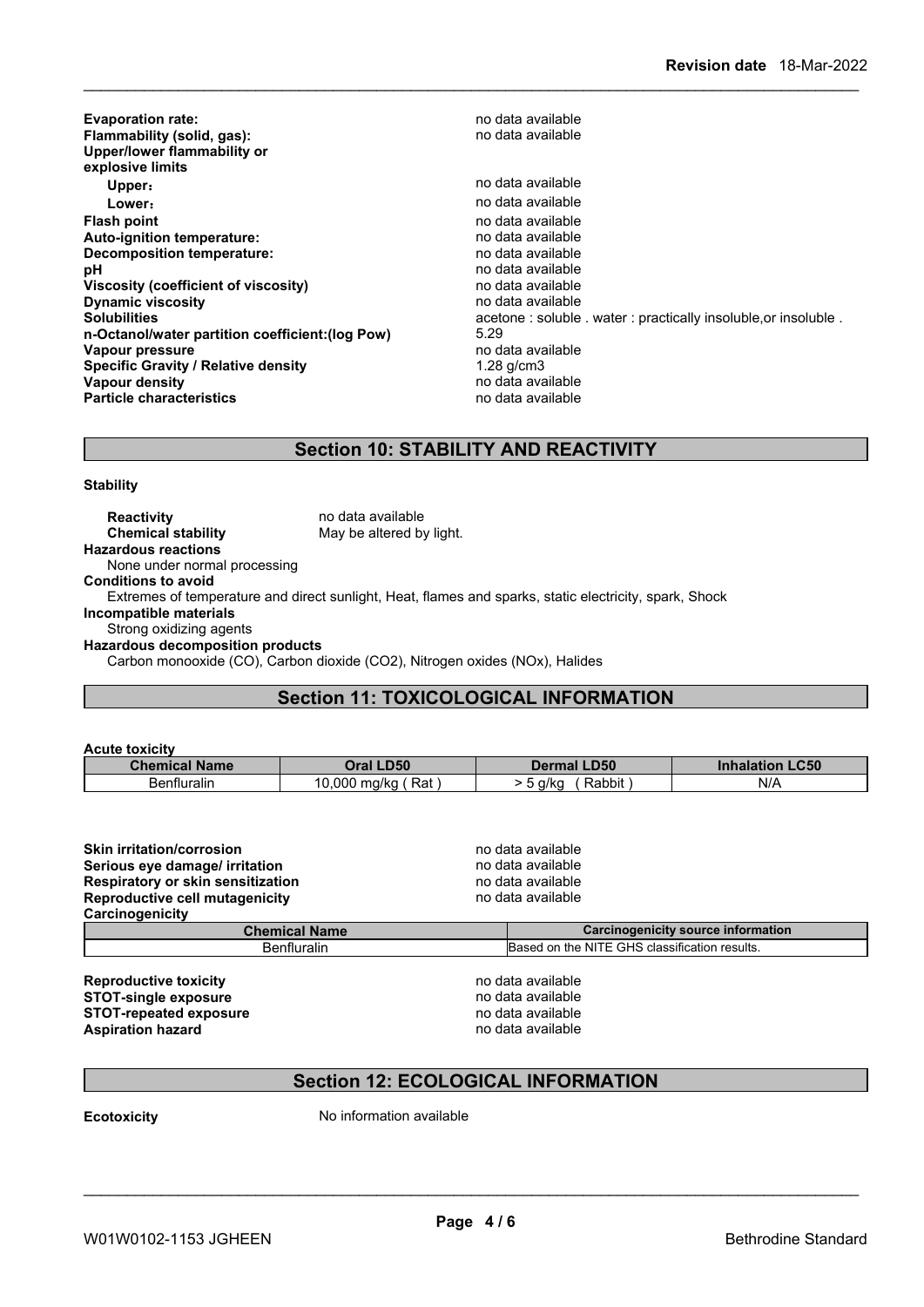**Other data** no data available

**Persistence and degradability** No information available<br>**Bioaccumulative potential** No information available **Bioaccumulative potential<br>Mobility in soil Hazard** to the ozone layer **Mobility**

No information available<br>No information available

## **Section 13: DISPOSAL CONSIDERATIONS**

#### **Waste from residues**

Disposal should be in accordance with applicable regional, national and local laws and regulations. **Contaminated container and contaminated packaging**

Disposal should be in accordance with applicable regional, national and local laws and regulations.

## **Section 14: TRANSPORT INFORMATION**

| <b>ADR/RID</b>                   |                                                                  |
|----------------------------------|------------------------------------------------------------------|
| <b>UN number</b>                 | UN3077                                                           |
| Proper shipping name:            | Environmentally hazardous substance, solid, n.o.s. (Benfluralin) |
| UN classfication                 | 9                                                                |
| <b>Subsidiary hazard class</b>   |                                                                  |
| Packing group                    | Ш                                                                |
| <b>Marine pollutant</b>          | Yes                                                              |
| IMDG                             |                                                                  |
| <b>UN number</b>                 | UN3077                                                           |
| Proper shipping name:            | Environmentally hazardous substance, solid, n.o.s. (Benfluralin) |
| UN classfication                 | 9                                                                |
| <b>Subsidiary hazard class</b>   |                                                                  |
| Packing group                    | Ш                                                                |
| <b>Marine pollutant (Sea)</b>    | Yes                                                              |
| Transport in bulk according to   | No information available                                         |
| Annex II of MARPOL 73/78 and     |                                                                  |
| the IBC Code                     |                                                                  |
| IATA                             |                                                                  |
| UN number                        | UN3077                                                           |
| Proper shipping name:            | Environmentally hazardous substance, solid, n.o.s. (Benfluralin) |
| UN classfication                 | 9                                                                |
| <b>Subsidiary hazard class</b>   |                                                                  |
| Packing group                    | Ш                                                                |
| <b>Environmentally Hazardous</b> | Yes                                                              |
| <b>Substance</b>                 |                                                                  |

**Section 15: REGULATORY INFORMATION**

| International Inventories                       |                                                                                       |
|-------------------------------------------------|---------------------------------------------------------------------------------------|
| <b>EINECS/ELINCS</b>                            |                                                                                       |
| <b>TSCA</b>                                     | $\overline{\phantom{0}}$                                                              |
| Japanese regulations                            |                                                                                       |
| <b>Fire Service Act</b>                         | Category V, nitro compounds, dangerous grade 2                                        |
| <b>Poisonous and Deleterious</b>                | Not applicable                                                                        |
| <b>Substances Control Law</b>                   |                                                                                       |
| Industrial Safety and Health Act Not applicable |                                                                                       |
| Regulations for the carriage                    | Noxious Substances (Ordinance Art.3, Ministry of Transportation Ordinance Regarding   |
| and storage of dangerous                        | Transport by Ship and Storage, Attached Table 1)                                      |
| goods in ship                                   |                                                                                       |
| <b>Civil Aeronautics Law</b>                    | Misellaneous Dangerous Substances and Articles (Ordinance Art.194, MITL Nortification |
|                                                 |                                                                                       |